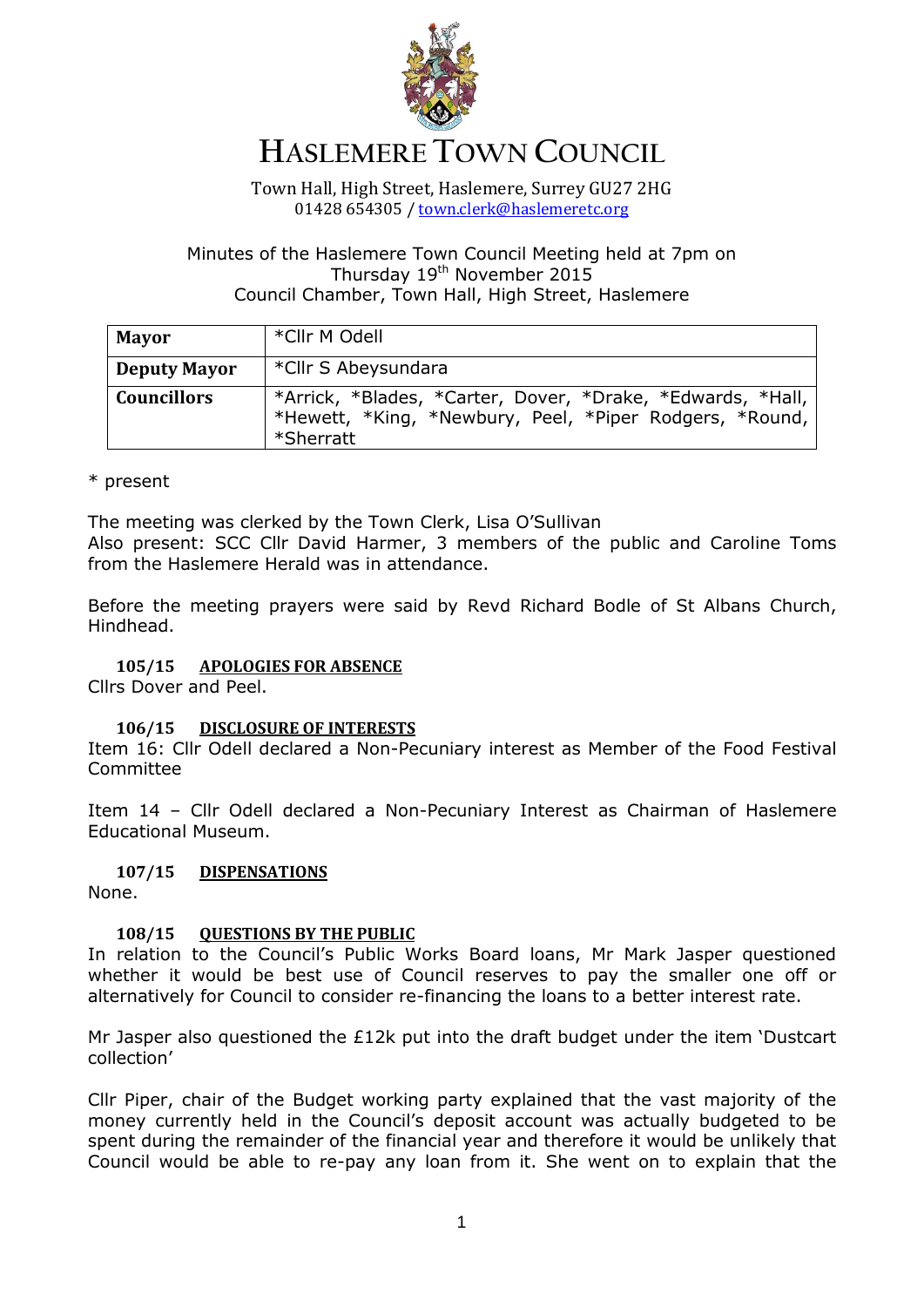Town Clerk would raise this with the Council's internal auditor, due to visit the following week.

Cllr Odell gave a response regarding the dustcart. She explained that she, on behalf of the Council, had been in negotiation with SCC in an attempt to keep some kind of household waste collection service at the Fairground car park. Mr Jasper pointed out that if the Town Council was to in any way sort or process the waste they would need a waste transfer licence. He also stated that items such as additional insurance would need to be considered. Cllr Odell told Mr Jasper that negotiations were still ongoing but that all of those considerations would be taken into account if and when appropriate.

Mrs Maria Mateo asked why the budget for Christmas lights this year had been increased by so much from last year. Cllr Odell explained that this had been done in direct response to businesses and residents who had complained in past years that the Council was letting them down due to a poor Christmas lights display.

# **109/15 REPRESENTATION BY EXTERNAL BODIES**

None.

# **110/15 REPORTS FROM COUNTY COUNCILLORS**

Cllr Harmer gave an update on the issues with Superfast Broadband affecting residents in Hindhead and Beacon Hill. He stated that under the Treaty of Rome it is illegal for the council to support private business – which it would be doing if it paid for remedial work to be done. He has lobbied the European Commission to change this, which they agreed, but the issue is not bogged down in a bureaucratic minefield. Should residents in Haslemere /Grayswood have an issue it should be reported to him.

## **111/15 MINUTES OF THE LAST MEETING**

**RESOLVED:** that the minutes of the Council meeting held 24<sup>th</sup> September 2015 are approved and signed.

## **112/15 MATTERS ARISING**

101/15 suggested that Richard Oldham should be nominated for a Haslemere Volunteer Award. It has since been established that he already has one.

## **113/15 COMMUNICATIONS FROM TOWN MAYOR**

Mike O'Neil has asked, on behalf of the Haslemere Society, if a blue plaque to the Haslemere Riot of 1855 can be placed on the Town Hall and if HTC would be willing to contribute financially.

**RESOLVED:** That the plaque can be placed on the Town Hall and that Council will contribute up to £125 on receipt of a VAT invoice.

The Mayor sent the Council's best wishes for a speedy recovery to former Town Councillor Michael Foster who has been unwell recently.

The Mayor reported that during this evening's meeting a candle lit walk, organised by a local French woman, would arrive at the High St war memorial. Councillors agreed that the Mayor should suspend the meeting at that time to allow them to join them.

## **114/15 NEIGHBOURHOOD PLAN**

Cllr Sherratt updated Council on the current position of the neighbourhood plan – a copy of his report previously circulated to Council is appended to these minutes. He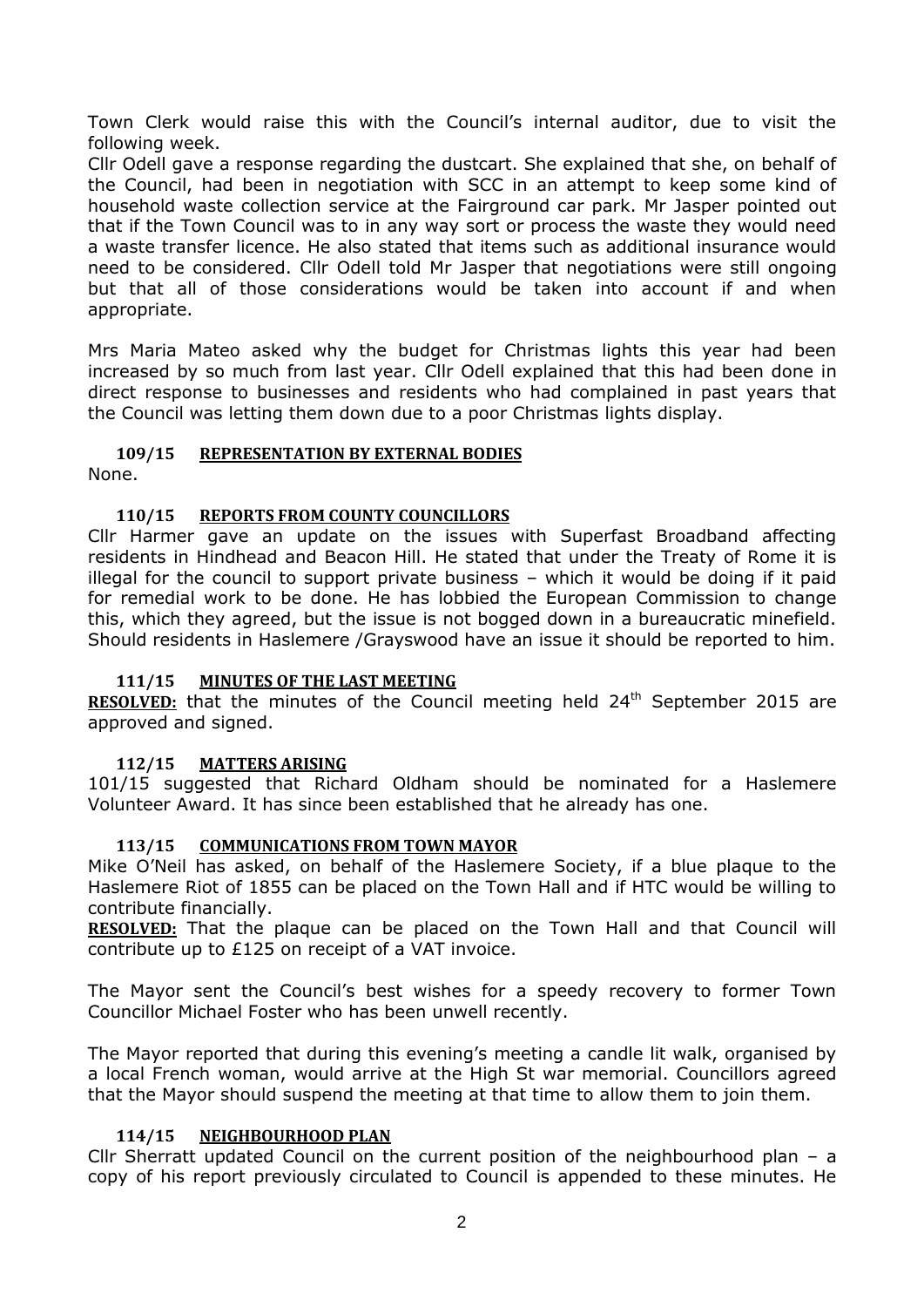stated that the next step was to consider the formation of a Neighbourhood Plan working party.

There was some discussion over the use of HTC funds to pay for workshops that are outside the scope of land use, housing and transport and it was agreed that these would not be paid for by HTC. There was also discussion over the number and quality of responses to the recent neighbourhood plan consultation. It was noted that the Council had not seen the results of the survey and that HTC would have to approve the final plan before it went to an inspector. The Mayor noted the huge amount of work that the Vision group has done to date on the neighbourhood plan.

**RESOLVED:** That a working party consisting of Cllrs Sherratt, Bradley, Piper, Odell, Peel, Carter, Edwards and Round is formed.

# **115/15 FINANCIAL MATTERS**

**RESOLVED** – that the schedule of payments totalling £148,682.19 (including (£112,025) transfer of precept to deposit account), and any variances in the Council's accounts are approved

## **116/15 BUDGET OVERSPEND**

**RESOLVED:** That the Council's bank charges budget for 2015-2016 may be overspent by £77 from general reserves by the end of the financial year.

## **117/15 BUDGET 2016-2017**

Cllr Piper gave an introduction and mentioned a few significant changes in the draft budget compared to the 2015-2016 financial year. Dustcart and Youth Worker lines at £12k each, reduced Council Tax Support Grant and reduced revenue from Lengthsman grant were all discussed.

Cllr Abeysundara suggested that if the Council Chamber were refurbished and able to hold weddings it could generate a good income stream for the Council. Cllr Piper asked for a written proposal.

Cllr Hall mentioned that £30k of Council precept was spent on CAB, Hoppa and VIC grants.

All ideas for inclusion in final draft budget to be send to Cllr Piper.

## **118/15 MINUTES OF COMMITTEE MEETINGS**

**RESOLVED:** that the minutes of the following meetings and any recommendations therein be adopted:

- Grants Committee 2nd November
- > Finance & Audit Committee 12th October

- > Planning & Highways Committee 15th October NB reference to lights at Junction Place should in fact have been by Tesco at the junction of Wey Hill and Lion Green.
- ▶ Planning & Highways Committee 12th November
- > Amenities Committee 8th October

# **119/15 COUNCIL POSITION UPDATE**

## Youth and Sports

Cllr Odell gave an update on meetings held by the Youth and Sports working group and referred to her earlier report circulated to Council – a copy of which is appended to these minutes.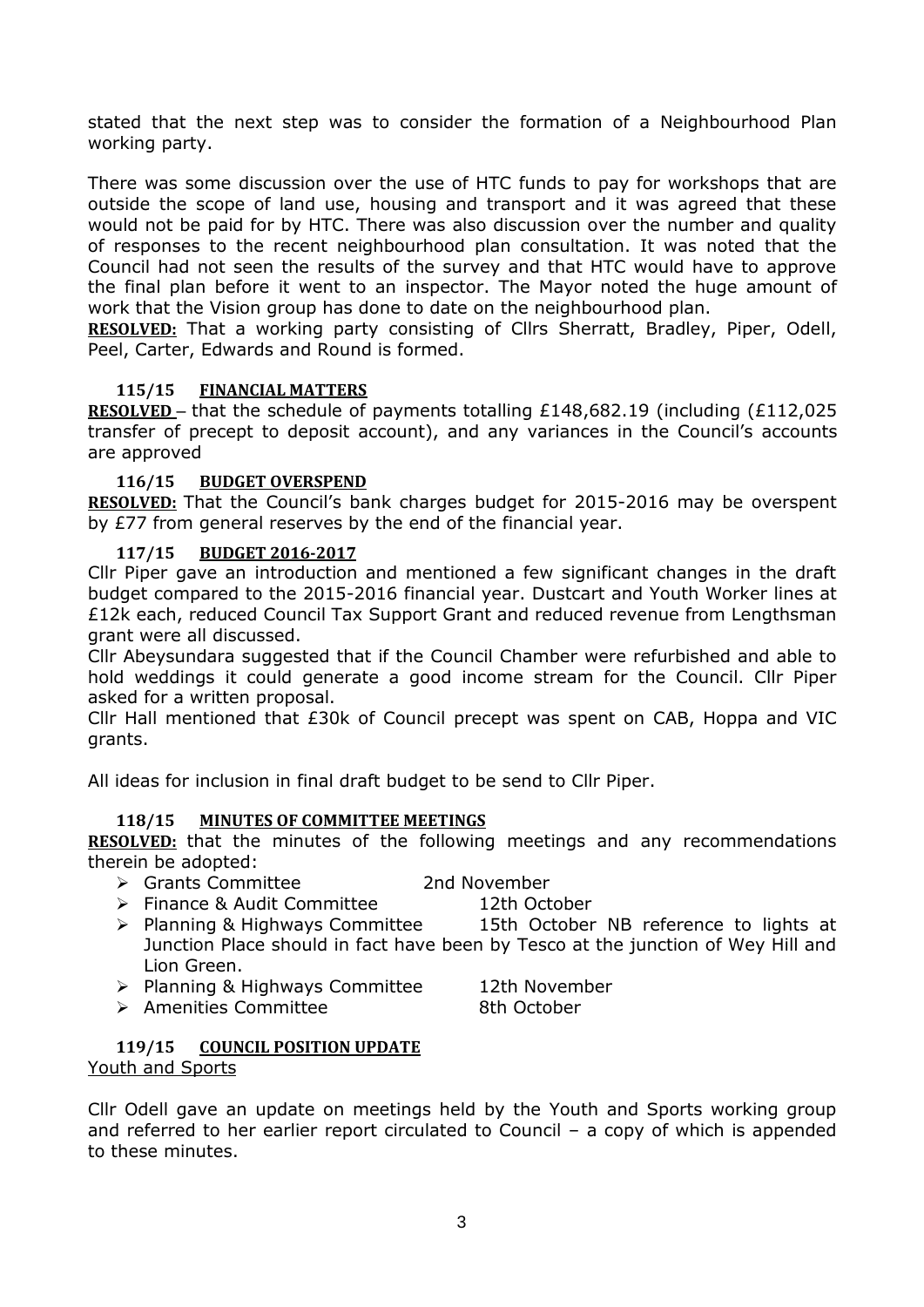There was a lengthy debate over whether the Town Council should fund Youth Workers at the Wey Centre to replace the service that has been withdrawn by Surrey County Council.

The basis on which the decision to withdraw the Youth Workers was questioned as was the extent to which the County Councillor and others had fought to retain it. Council felt strongly that the Town is being short changed by SCC in regards to the withdrawal of the dustcart service, youth workers and other issues.

**RESOLVED**– Town Clerk to invite Cllr David Hodge to Haslemere to explain why these changes affecting Haslemere residents have been implemented. If Cllr Hodge is not able to come to Haslemere the Mayor and Town Clerk to go to County Hall.

There was discussion over the fact that if HTC is expected to keep picking up services withdrawn by other tiers of government this is effectively double taxation for residents.

There was also discussion over whether by funding the Youth Worker HTC weakened its case for having them re-instated by SCC and there was support for both views.

**RESOLVED:** That the Town Council contracts known, existing and fully qualified youth workers for 10 hours a week on a self employed basis to deliver three sessions at the Wey Centre until the end of the financial year. (16 weeks)

**RESOLVED:** That £12,500 is put into the draft budget for consideration at January Full Council once the Town Council has met with Cllr Hodge.

## Parking

Cllr Round gave an update. He and the Town Clerk attended a meeting with SWT to get an update on potential additional car parking deck at Haslemere Station - meeting note previously circulated.

Cllr Sherratt has been co-opted onto the Parking working group.

Pay on exit parking needs to be looked into.

Craig McGowan also to be co-opted onto working group.

Business

Group to report to January Council – consisting of Cllrs Odell, Abeysundara and Sherratt. Craig McGowan also to be invited.

#### **120/15 CHARGING ON LION GREEN**

A suggested charging structure for Lion Green was circulated at Appendix 5 to the agenda.

Cllr Hall suggested that Point 6 'added to the list of approved non-charged users' should be amended to 'added to or removed from the list of approved non-charged users'.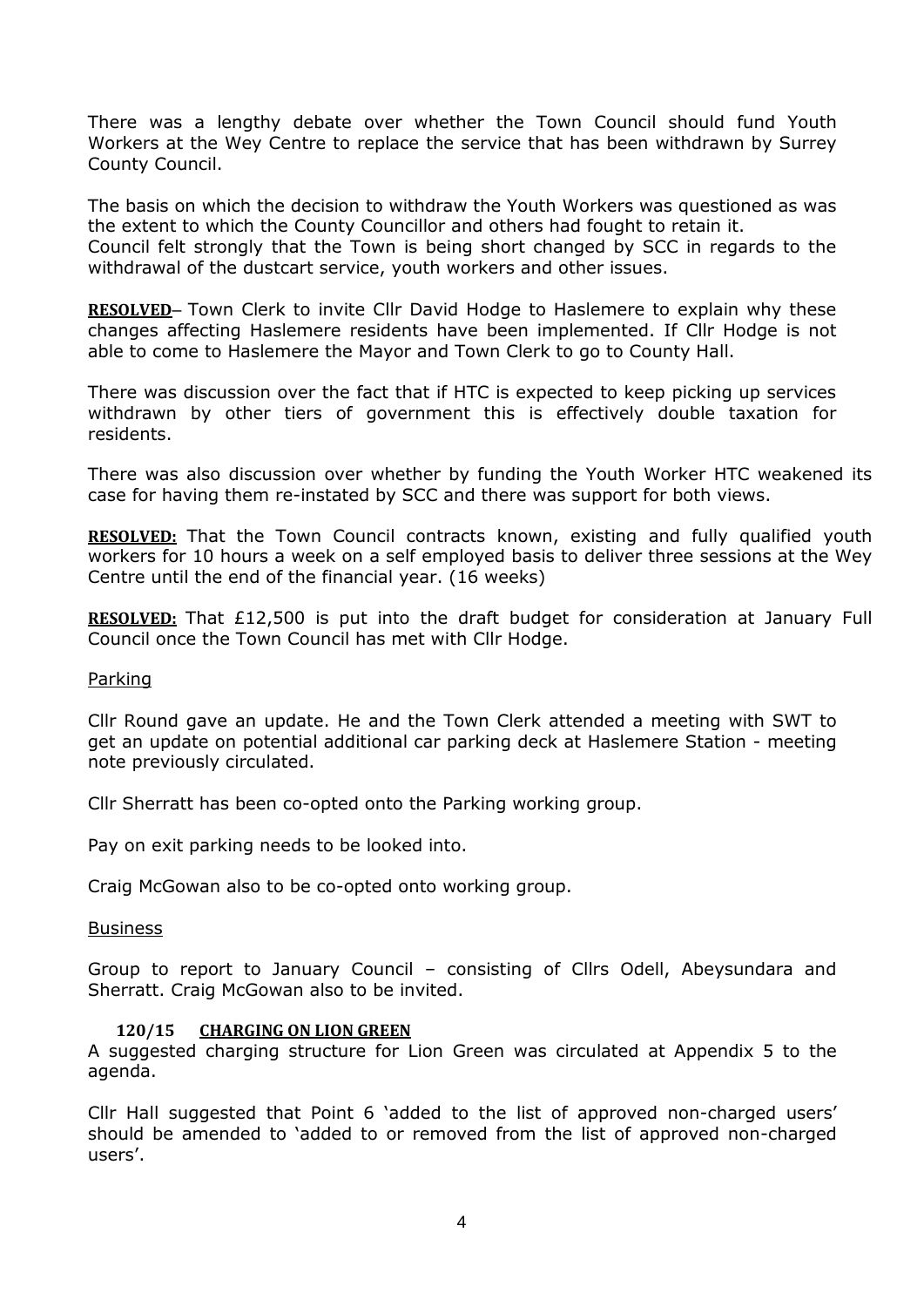*At 9pm the meeting was adjourned to allow Councillors to support residents at the war memorial outside the Town Hall in a vigil for people killed in the recent French atrocity. Meeting re-started 9.15pm.* 

Cllr Hall made the point that the classic car show makes in excess of £3k per year and should therefore pay towards the upkeep of Lion Green. There was much debate as to whether the event was commercial or not and the point was made that is was run by a registered charity however it was questioned whether it charged ticket entry or stallholders.

There was debate over what had previously been agreed by Council in this respect and the Town Clerk clarified previous Council resolutions:

# **73/15 F&A LION GREEN REVIEW**

Cllr Hall gave an overview of the history behind the review. There was wide ranging discussion over the charging options presented to Council.

# **RESOLVED:**

i. There will be a charge for the hire of Lion Green under the following circumstances:

- Commercial use such as Circus and Funfair.
- Events where entry tickets are sold [*later clarified to mean where charge for entry nor necessarily physical ticket issues*].
- Events with free entry but which charge participating stallholders.

ii. Charges for use of Lion Green to be considered by Amenities with view to a recommendation to Council.

iii. All events to pay an upfront deposit to the Council – amount to be considered by Amenities with view to a recommendation to Council.

# **94/15 CHARGING ON LION GREEN**

Cllr Round introduced this item and proposed that in addition to the paper previously circulated, a £100 deposit should be taken for all bookings on Lion Green, excluding the Circus and the Funfair who are charged £1000.

Cllr Hall stated that Amenities were tasked with coming up with a charging schedule; a proper charging structure has not been proposed.

The Mayor advised that there is a recommendation for  $E0$  or  $E10$  for community events, with a deposit of £100 and each case being considered on their own merit.

Cllr Piper agreed with Cllr Hall stating that the proposal is very vague; daily rate figures for the Circus and Funfair are approximate. An officer should be able to refer to a table of charges to confirm the price for any event.

Cllr Edwards suggested a standard rate for everybody, with HTC waiving the charge for certain community events, as HTC's contribution.

Some felt that Lion Green should be actively promoted to gain the most from the space for the community and financially. Any increases in income could be spent on worthwhile projects.

**RESOLVED:** October Amenities to produce a table of charges along with a recommendation on how often they should be reviewed. To be reported at November Council.

# **RESOLVED:**

I. That Section 5 of the Lion Green Charging Schedule at Appendix 5 to the agenda is removed.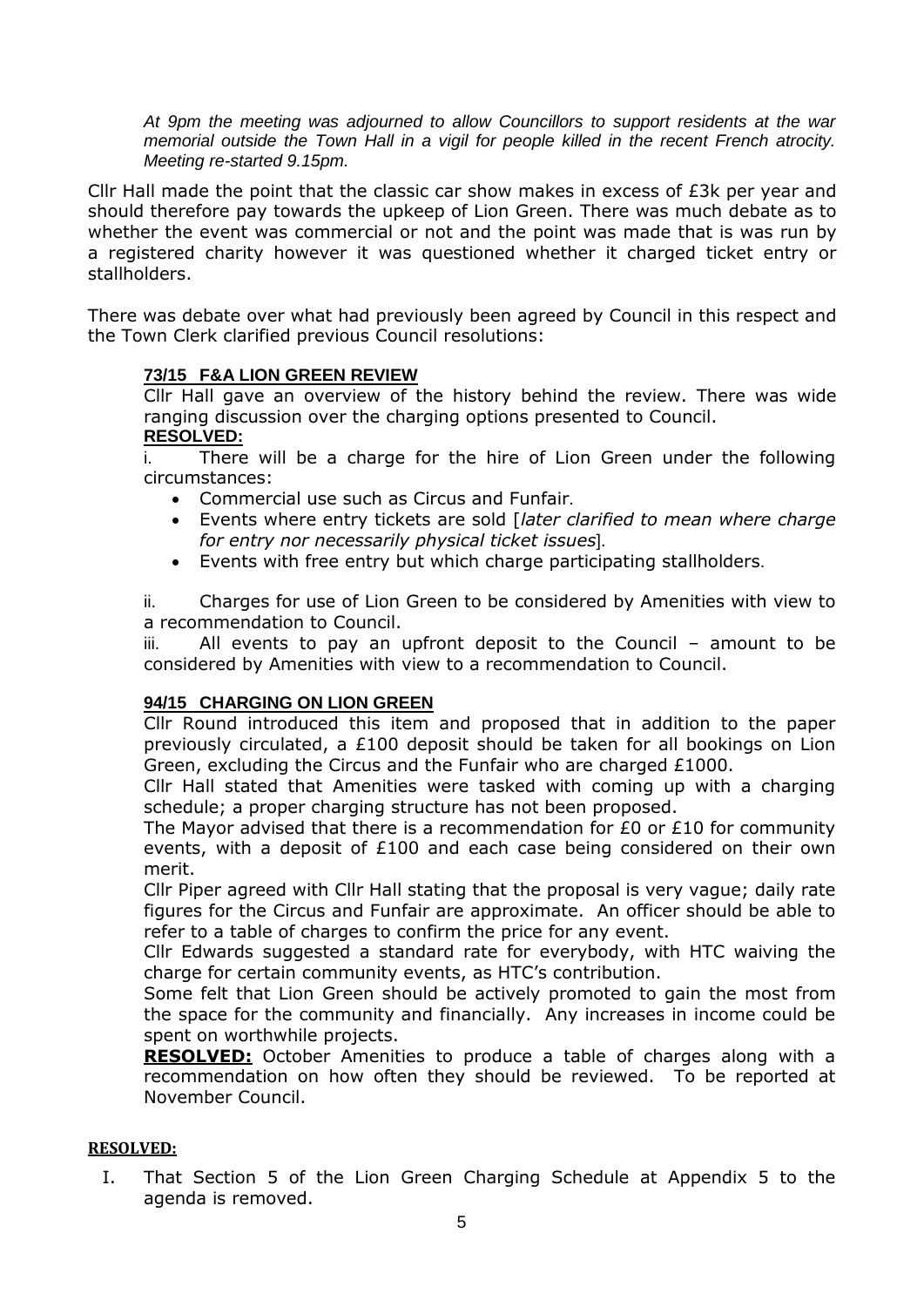- II. That Section 6 of the Lion Green Charging Schedule at Appendix 5 to the agenda is amended to remove the reference to approved non-charged users.
- III. Council rate is agreed as per the table in the Lion Green Charging Schedule at Appendix 5 to the agenda.
- IV. Funfair to remain charged at £150 per day.
- V. All other users to be charged £150 or less, depending on recommendation from Amenities.

*[Note after meeting – the Town Clerk will put the amended document back on January's council Agenda for approval].* 

# **121/15 GRANTS PROCESS**

Cllr Piper suggested that this required further review to include consideration of the awarding of revenue grants.

**RESOLVED:** An amended Grants process document to be brought to January Council.

# **122/15 COUNCIL TENDER PROCESS**

**RESOLVED:** That the amended Grants Process document at Appendix 6 to the Agenda is adopted by Council.

# **123/15 REMOVAL OF WEY HILL SATURDAY DUSTCART**

The Mayor reported that she was still waiting from a response from SCC on exactly how any waste collected by HTC could be disposed of, and who would pay.

Cllr Piper stated that she would be visiting the Fairground Car park the following Saturday and would report back re fly-tipping etc.

**RESOLVED:** If no satisfactory response back from SCC by mid-January, the budget line for the service should be removed from the draft budget.

Cllr Edwards reported that WBC were trying to get the recycling bins at Wey Hill emptied at weekends.

# **124/15 REPORTS FROM REPRESENTATIVES**

Cllr Hewett reported that the Chair of Twinning had sent condolences to his French counterpart regarding the recent Paris terrorist attack. She also reported that the recent quiz night had been a huge success and that the Bernay visit would be on 2nd June 2016.

Cllr Piper reported on Haslewey. There will be a free screening of The Snowman on 12th December, each child attending would get a free snowman toy. 13th December at 6pm the Farnham Maltings theatre company will be performing 'It's a Wonderful Life'. Tickets £5.

When available, Cllr Edwards will circulate the minutes of the SureStart meeting he attended.

Cllr Carter reported that there will be a fundraising musical evening for Syria on 5th December.

Cllr Blades reported that Shottermill and Haslemere United Charities had received Christmas vouchers from Tesco and Waitrose.

Cllr King reported that the Haslemere and Western Villages Traffic Task Group had identified 7 key projects to take forward. He and WBC Cllr Mulliner are pushing for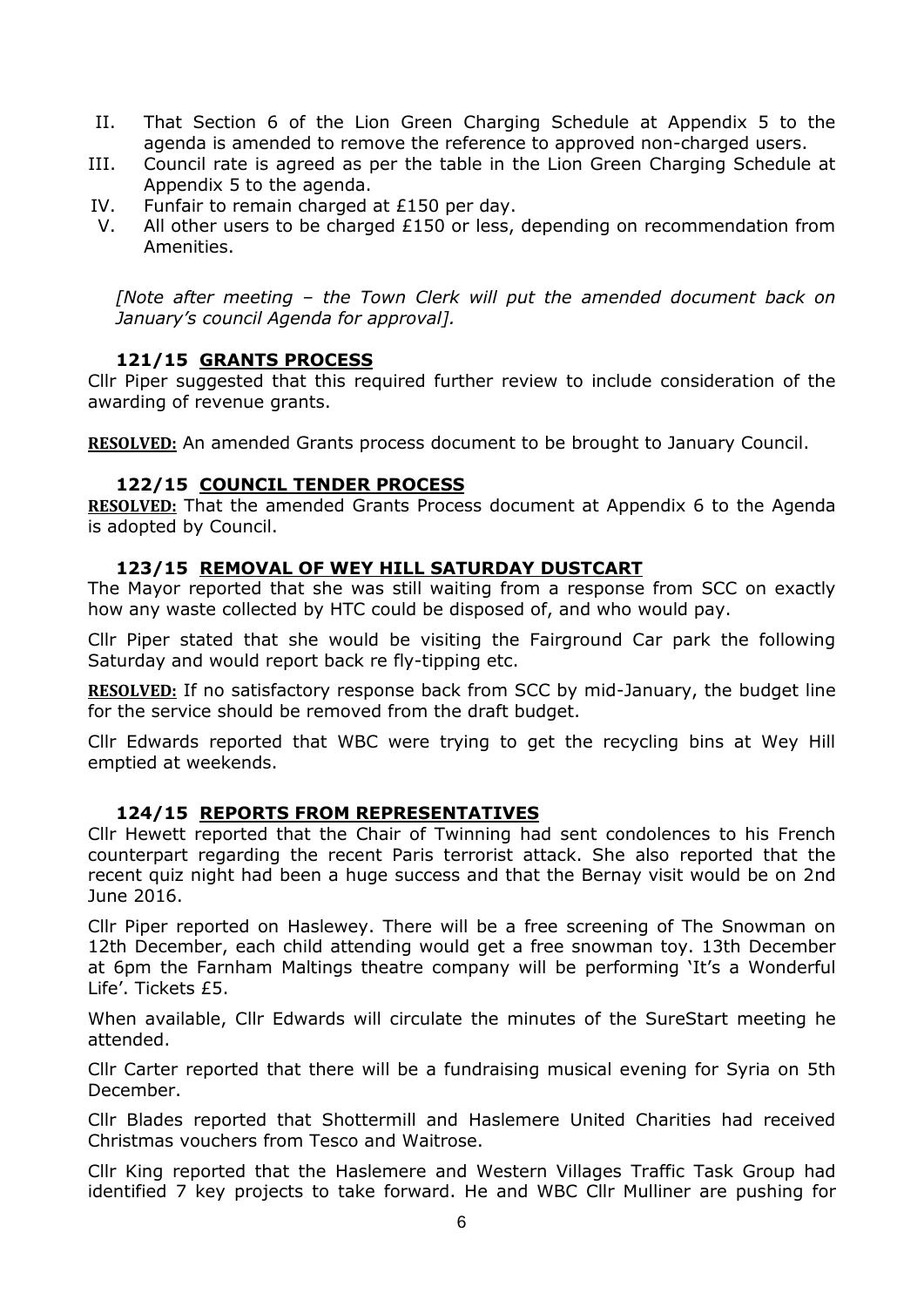more for the area and Cllr King has written to SCC Cllr Barton asking for project costings.

CPRE – Dr Philippa Guest is to remain as CPRE representative for HTC.

**RESOLVED:** Cllr Carter to replace Cllr King as representative on SCC Haslemere and Local Villages Traffic Task Group and Cllr Bradley replaces Cllr Abeysundara as representative for Haslemere Hall.

# **125/15 WORKING PARTY UPDATES**

Cllr Hall reported that the Mayor/Leader WP had met – minutes previously circulated. Process of consultation on Strawman has started and there will be three further meetings open to all Councillors, with a view to making a proposal to March Council.

Trevor Leggo to be invited to speak first.

Cllr Abeysundara reported that the first Community Engagement WP meeting would take place on  $2^{nd}$  December. There is also to be a meeting of Wey Hill traders on  $20^{th}$ November at 6pm, all Councillors welcome.

Cllr Carter reported that the Hindhead WP had met and a number of issues raised. There will be a first meeting with Hindhead and Beacon Hill traders at the Devils Punchbowl Hotel on Friday 22<sup>nd</sup> January 2016.

**RESOLVED:** That £100 be used from the community fund to provide drinks/snacks.

Council decided not to form a Funding Streams working party to identify grants etc that the Council could tap into for future projects. Cllr Edwards said he had contacts with officers at WBC and would work with the Clerk to see if any funding there could be applied for.

# **126/15 REPORTS FROM TWIN-HATTED MEMBERS**

Cllr Piper reported that there will be a tea and chat session for the over 60s at Haslewey Friday 11<sup>th</sup> December, 1.30-4pm. This is aimed at socially isolated people who may live in houses too large for them and might want to consider downsizing.

# **127/15 EXCLUSION Of THE PUBLIC**

**RESOLVED:** That the press and public be excluded from the meeting by reason of the confidential nature of the business to be transacted.

# **128/15 STAFFING**

To receive the minutes of the Staffing Committee meetings held on:

 $\triangleright$  6<sup>th</sup> October

## **APPENDIX 8**

# $\geq 22^{nd}$  October

# **APPENDIX 9**

Cllr Bradley gave an update to Council.

**RESOLVED:** Minutes of the meetings held 6<sup>th</sup> October and 22<sup>nd</sup> October and any recommendations therein are approved with the exception of the first recommendation in minute 26/15.

# **129/15 IT PREFERRED SUPPLIER**